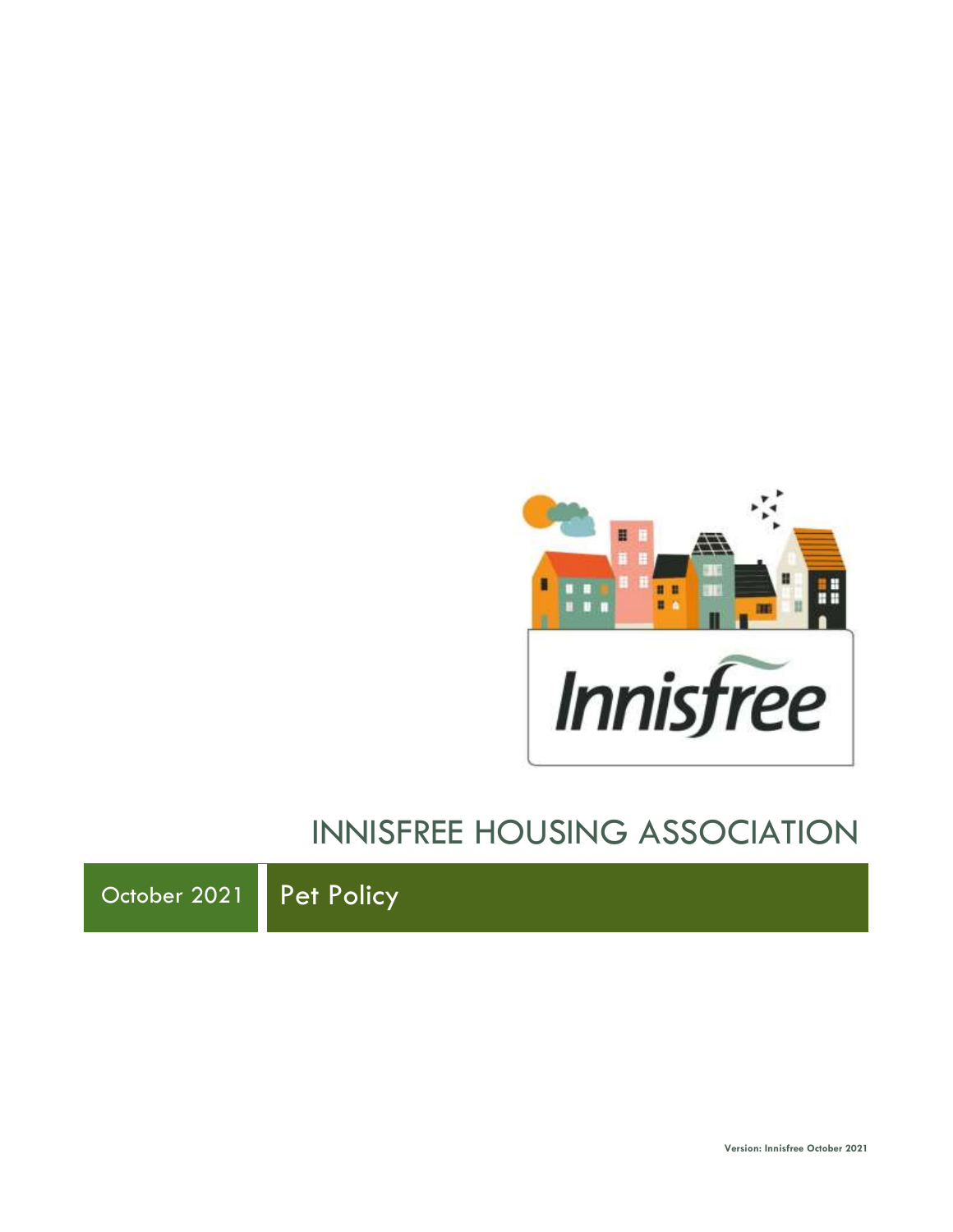# **PET POLICY**

### **CONTENT**

| 1.  | Introduction                                  | Page 2 |
|-----|-----------------------------------------------|--------|
| 2.  | Our approach                                  | Page 2 |
| 3.  | Policy aims                                   | Page 3 |
| 3.  | How to ask for permission to keep a pet       | Page 3 |
| 4.  | Granting permission to keep a pet             | Page 4 |
| 5.  | Reasons for refusing permission to keep a pet | Page 4 |
| 6.  | Tenant responsibilities                       | Page 6 |
| 7.  | Innisfree responsibilities                    | Page 7 |
| 8.  | Data sharing                                  | Page 8 |
| 9.  | Equality, diversity and inclusion             | Page 8 |
| 10. | Consultation and reviewing this policy        | Page 8 |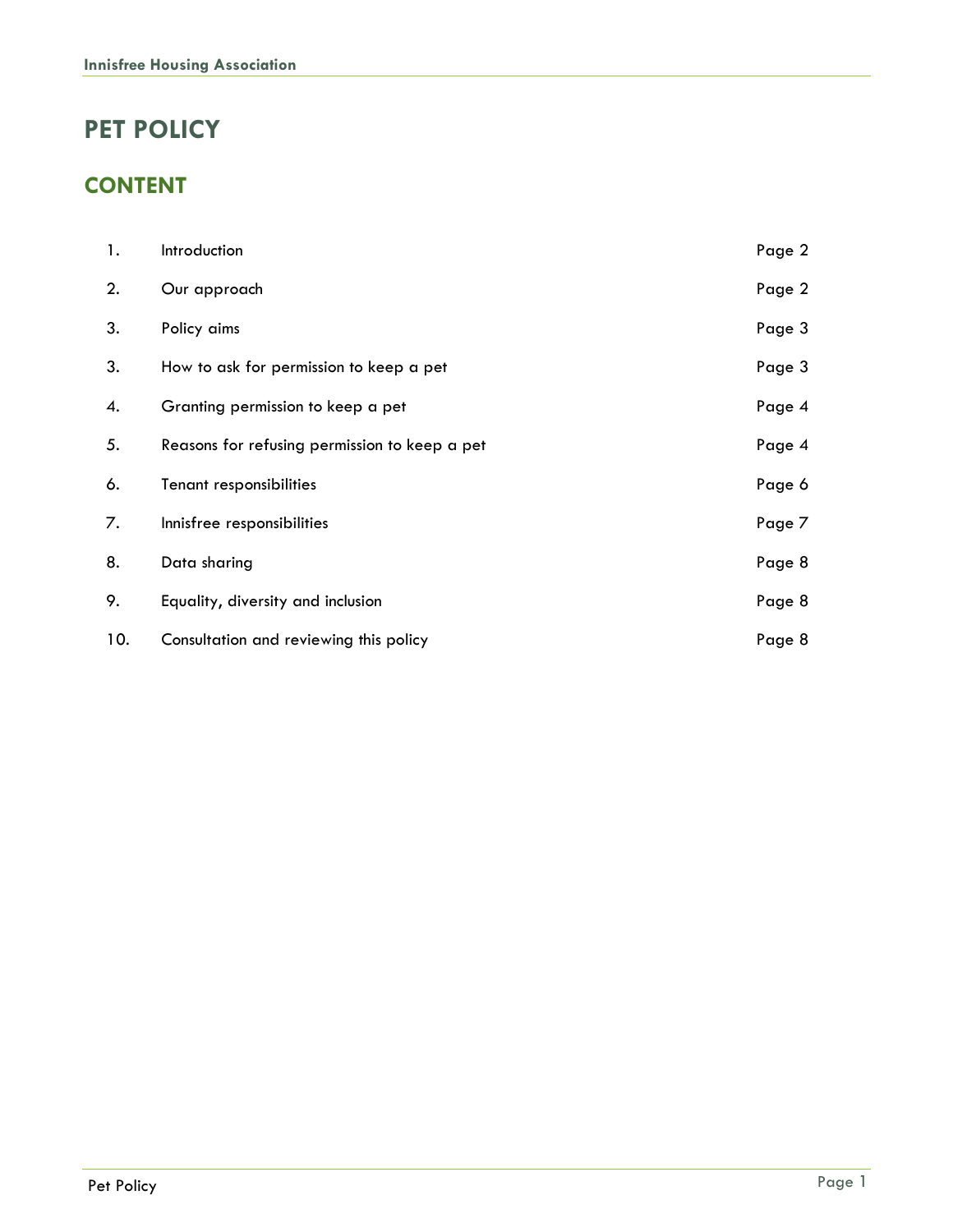# PET POLICY

#### 1. INTRODUCTION

- 1.1 Innisfree recognises the benefits that responsible pet ownership can bring to owners. Generally, Innisfree will allow its tenants to keep pets where the property type is suitable, the Tenancy Agreement is adhered to, and the pet's welfare is assured. However, controls must be in place to prevent irresponsible pet ownership which can cause suffering to animals and nuisance to neighbours. We consider these factors by taking each request to keep a pet on a case-by-case basis.
- 1.2 Under Innisfree's Tenancy Agreement, tenants, relatives, and visitors must not keep any pet at the property unless they have written permission to do so from their Innisfree Housing Officer.

#### 2. OUR APPROACH

- 2.1 Innisfree aims to ensure that all tenants are free to make their own lifestyle choices, we accept that for some tenants this may include keeping a pet. We acknowledge that keeping animals can be beneficial to the health of their owners and offer social benefits.
- 2.2 Innisfree works within the guidelines of current legislation and aims to achieve best practice within the housing sector. We take into account recent relevant legislation such as:
	- **■** Animal Welfare Act 2006;
	- Control of Dogs Order 1992;
	- Dangerous Dogs Act 1991;
	- Dangerous Wild Animals Act 1976;
	- **Equality Act 2010;**
	- Housing Act 1988 (as amended 1996);
	- Offences Against the Person Act 1861;
	- **EXECUTE:** Practical Guidelines on Pet Management for Housing Providers;
	- Section 34 and 35 of the Policing and Crime Act 2009;
- 2.3 This policy is designed to provide a framework to staff and tenants when considering an application to keep a pet at home. We will consider what factors are important, when it is appropriate or not appropriate to keep a pet, and to offer a toolkit of further enforcement where unauthorised or dangerous animals are being kept without permission.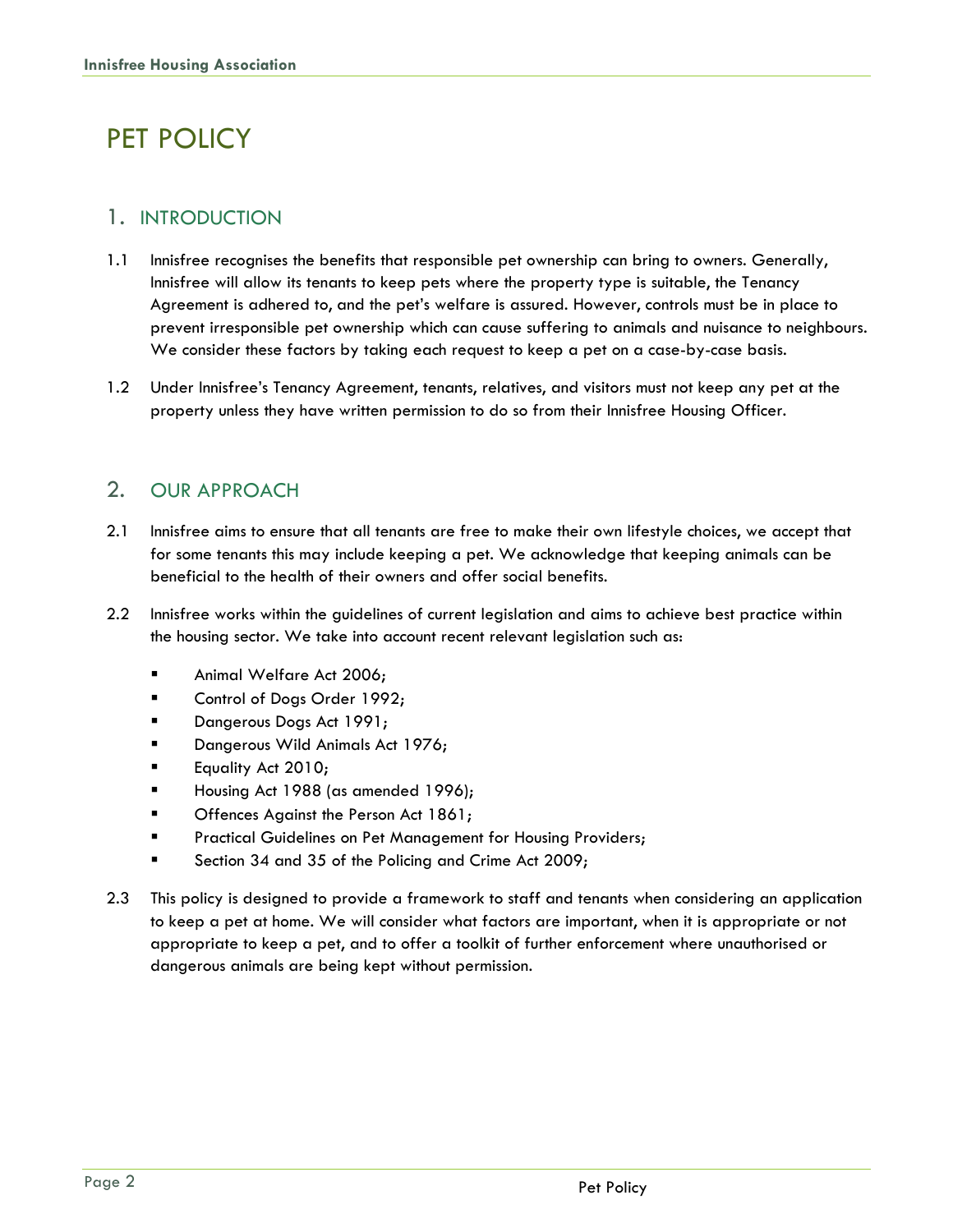### 3. POLICY AIMS

- 3.1 The aim of the Policy is to give clear guidance on pet ownership to both officers and tenants. In particular it covers the following issues:
	- How tenants can ask permission to keep a pet
	- What pets can be kept and in what circumstances
	- The expectations and responsibilities of a pet owner, and how this relates to their tenancy and Tenancy Agreement.
	- The actions and enforcement tools Innisfree will take where pets are kept inappropriately or cause nuisance to neighbours

#### 4. HOW TO ASK FOR PERMISSION TO KEEP A PET

- 4.1 Innisfree promotes responsible pet ownership. There are certain conditions that tenants will be required to demonstrate if they wish to keep a pet at their property, to ensure that the animal is well-looked after and cared for.
- 4.2 All tenants, both new and existing, must request permission from Innisfree to keep any uncaged domestic animal such as a cat, dog, or exotic species/reptile. Tenants wanting to ask permission to keep a pet at their home must complete a Pet Permission and Welfare Document.
- 4.3 The Pet Permission and Welfare Document will assist the Housing Officer to assess the suitability of the animal based on the type, breed and size of animal. It will also highlight a tenant's ability to care for the animal and/or who will provide assistance to do so. This information will be stored on our Housing Management systems.
- 4.4 Where permission to keep an assistance dog is received, permission will be approved in line with the Equality Act 2010 on receipt of the correct proof of registration.
- 4.5 Permission will not be unreasonably withheld. Where permission is granted, a letter will be sent informing the tenant of the conditions, and an agreement to abide by the conditions of permission will need to be signed by the tenant.
- 4.6 Where permission is refused, a letter will be sent outlining the reasons for this decision.
- 4.7 Where Innisfree becomes aware that a tenant has a pet but does not have the required consent, the tenant will be advised to submit a retrospective request for permission. The request will be processed in the same manner as a current request.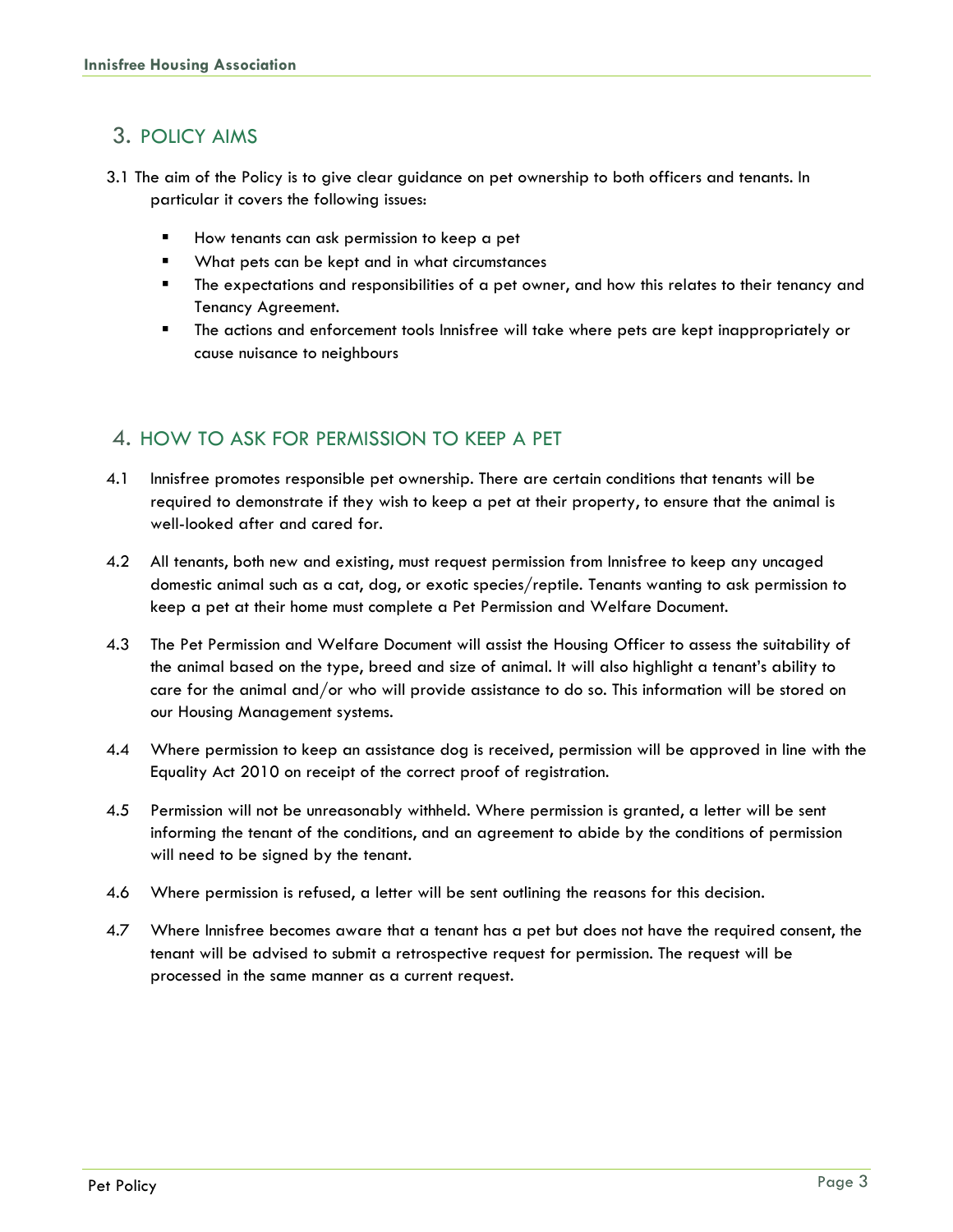#### 5. GRANTING PERMISSION TO KEEP A PET

- 5.1 Tenants wishing to keep a pet at their property must be able to demonstrate to their Housing Officer that their home is suitable for the pet, that they have the means to care for the animal, and that they understand their responsibilities as a pet owner and tenant.
- 5.2 Permission will likely be granted for a maximum of two pets, if the below conditions are considered and deemed suitable for the animal, tenants, and property:
	- the size of accommodation -
	- the type and size of the animals
	- availability of garden or proximity of other exercise and toileting area
	- history of any previous or current pet ownership
	- ability of the tenant to ensure the welfare of the animals
- 5.3 Animals can have specific needs for example in terms of environment, space, and nutrition. Tenants must take this into account when considering ownership. It may be difficult to meet the individual pets' needs, in which case ownership is discouraged. Tenant are discouraged from owning large breeds of pet in small properties. Tenants living in blocks of flats should understand that it is harder to meet the needs of certain types of pets in this living situation, and therefore careful consideration is required before obtaining these pets.

#### 6. REASONS FOR REFUSING PERMISSION TO KEEP A PET

- 6.1 Innisfree understands that having a pet can improve a persons physical and mental wellbeing, but unfortunately there are situations in which it is not permitted or appropriate to keep an animal. In these cases, permission will not be granted to keep the animal at the home; a Housing Officer will explain this to the tenant clearly and will confirm their decision in writing.
- 6.2 Tenants living in shared housing are unable to keep any animals due to the shared nature of this type of housing, combined with the fact it is temporary accommodation.
- 6.3 Tenants living in sheltered housing are permitted to keep small animal such as fish and hamsters as they do not impact on other residents. Dogs are not permitted in sheltered housing.
- 6.4 Innisfree will reserve the right to withdraw any permission where a tenant has been negligent in their care of a pet; or where a tenant can no longer meet the basic welfare needs of a pet and is unable to or has refused to make alternative arrangements for its care.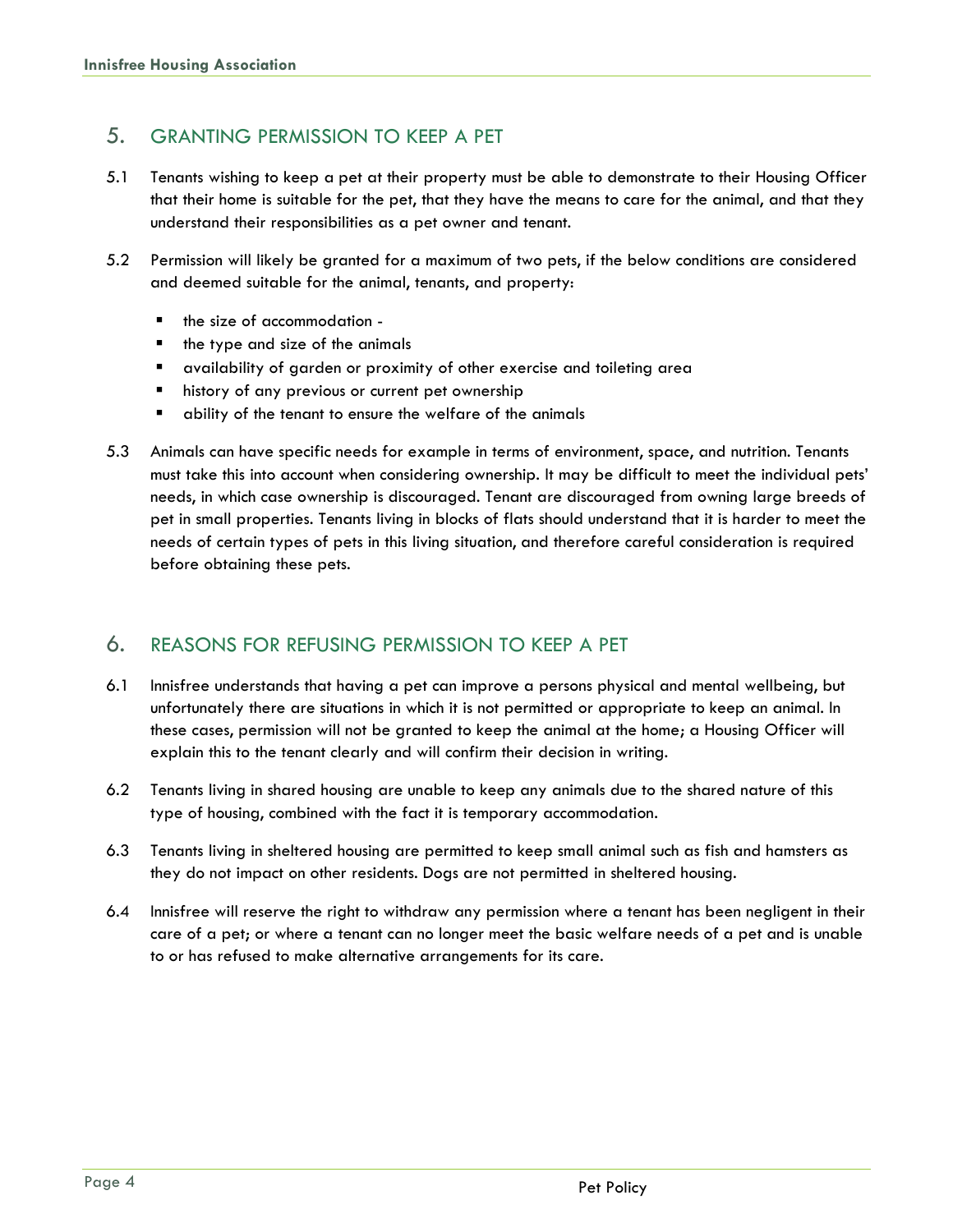- 6.5 Permission will not be given for a tenant to keep a dog breed listed by Section 1 of the Dangerous Dogs Act 1991. Under the Act it is an offence to possess any dog of the type known as:
	- Pit Bull Terrier
	- Dogo Argentino,
	- Fila Braziliero
	- Japanese Tosa

Unless they have secured exemption from the prohibition. This means that a court was satisfied that the dog posed no risk to public safety and has been placed on the Index of Exempted Dogs (IED). The owner must meet the conditions of exemption:

- The dog must be neutered and microchipped;
- **The owner/keeper must take out (and renew each year) third party insurance for the dog;**
- The dog must only be taken out in public by someone over the age of 16, kept on a lead and muzzled when in public
- The dog must not be bred from, gifted or otherwise disposed of
- **Registration on the IED**

This list is subject to change by legislation; any changes to the list will apply to this policy.

- 6.6 Tenants applying for permission for pets recognised under the Dangerous Wild Animals Act 1976 (as amended) will not be approved. This list is subject to change by legislation; any changes to the list will apply to this policy. The Metropolitan Police Force may be informed of any illegal animals in an Innisfree property.
- 6.7 If a pet has ever caused serious injury to a person, or if it is dangerous in any other way, for example, venomous snakes, permission will be refused. If permission has already been granted, and an incident occurs or further information is disclosed, this permission will be revoked. This includes, but is not limited to, all animals listed under the Dangerous Wild Animals Act 1976, and any dog found to be dangerously out of control in a public place under the Dangerous Dogs Act 1991.
- 6.8 Non-domestic animals, for example, primates, livestock, poultry, horses and wild animals are not deemed suitable animals to keep in an Innisfree property or garden.
- 6.9 If a tenant or a resident living at the property has any convictions or past history of abandonment, cruelty, neglect or mistreatment of animals, or convictions for any offences under the Dangerous Dogs Act 1991, or has been disqualified from keeping animals due to a conviction, permission will be refused.
- 6.10 The breeding of any animals for a tenant's business, hobby or any other reason will not be permitted by Innisfree.
- 6.11 Tenants have the right to appeal our decision. To appeal the decision, tenants must put their concerns in writing for the attention of the Operations Director. The Operations Director will review the case and provide a response.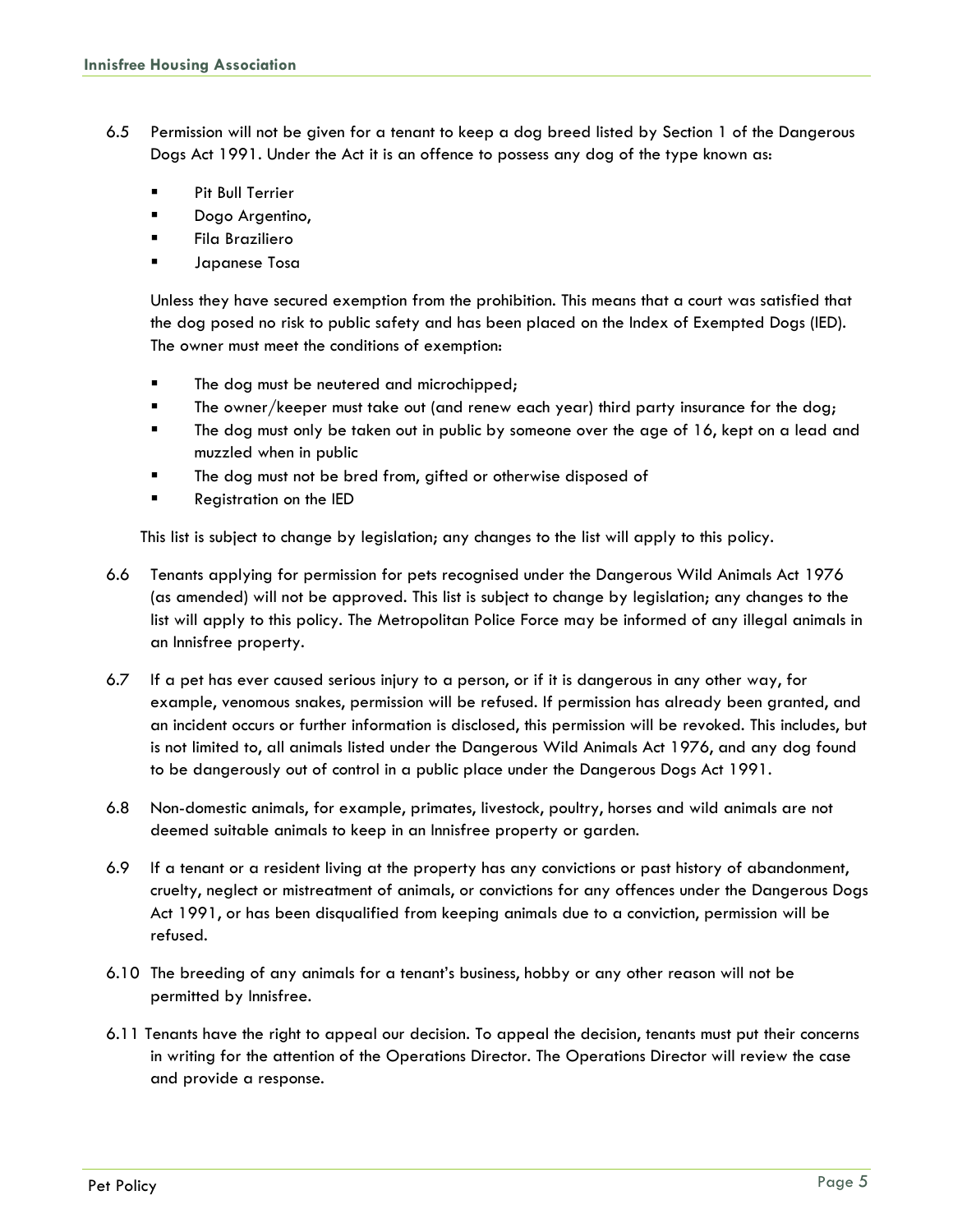#### 7. TENANT RESPONSIBILITIES

- 7.1 Tenants are responsible for the health and safety of their pets. Under the Animal Welfare Act 2006, this is called a duty of care. This requires proper day to day management and care of the pet. Any case where neglect or mistreatment has occurred should be reported to the RSPCA on 0300 1234 999.
- 7.2 The control of pets and any pets visiting the property are the responsibility of the tenant. If cats are allowed free access outside, then the tenant must take steps to ensure that they do not cause a nuisance to neighbours. Dog faeces must always be removed immediately.
- 7.3 Pets must never be left unsupervised in any internal or external communal areas, on pathways or any Innisfree land. Dogs must remain on a lead whilst in any internal or external communal area.
- 7.4 Any modification to the property (for example, installing cat flaps) must have prior landlord permission.
- 7.5 Pets must not be left unsupervised for long periods of time the duration of which is dependent on the animal type. Leaving a pet alone for long periods of time can not only cause distress to the pet but can also cause disturbance to the neighbours. If tenants are in full-time employment or have fulltime commitments, they may be asked to demonstrate how their pet will be appropriately cared for in their absence. Irrespective of species, all pets will need to be checked on a daily basis; tenants should ensure appropriate care is provided if they are to be away from the property.
- 7.6 Appropriate and routine healthcare should be provided to all pets. Tenants will be asked to provide details of a vet and may be asked to show evidence that the pet has been treated.
- 7.7 It is a legal requirement for all dogs to be microchipped and to keep contact details up to date; tenants should ensure all pets are microchipped where appropriate.
- 7.8 Under the Control of Dogs Order 1992, all dogs must have a collar with the name and address of the owner, to be worn in public.
- 7.9 If a tenant is minding or looking after a pet for someone else, the criteria in this policy still apply.
- 7.10 Tenants must sign a formal agreement confirming that they will abide by the conditions listed above.
- 7.11 Tenants must also complete a Pet Permission and Welfare Document with every new pet joining the household. This decision will be made under the same conditions stated in section 5; however, history of previous pet ownership will be taken into consideration.
- 7.12 Any tenant moving property must take any pets with them. Failure to do so could result in costs being recharged to the tenant and the police or RSPCA being informed.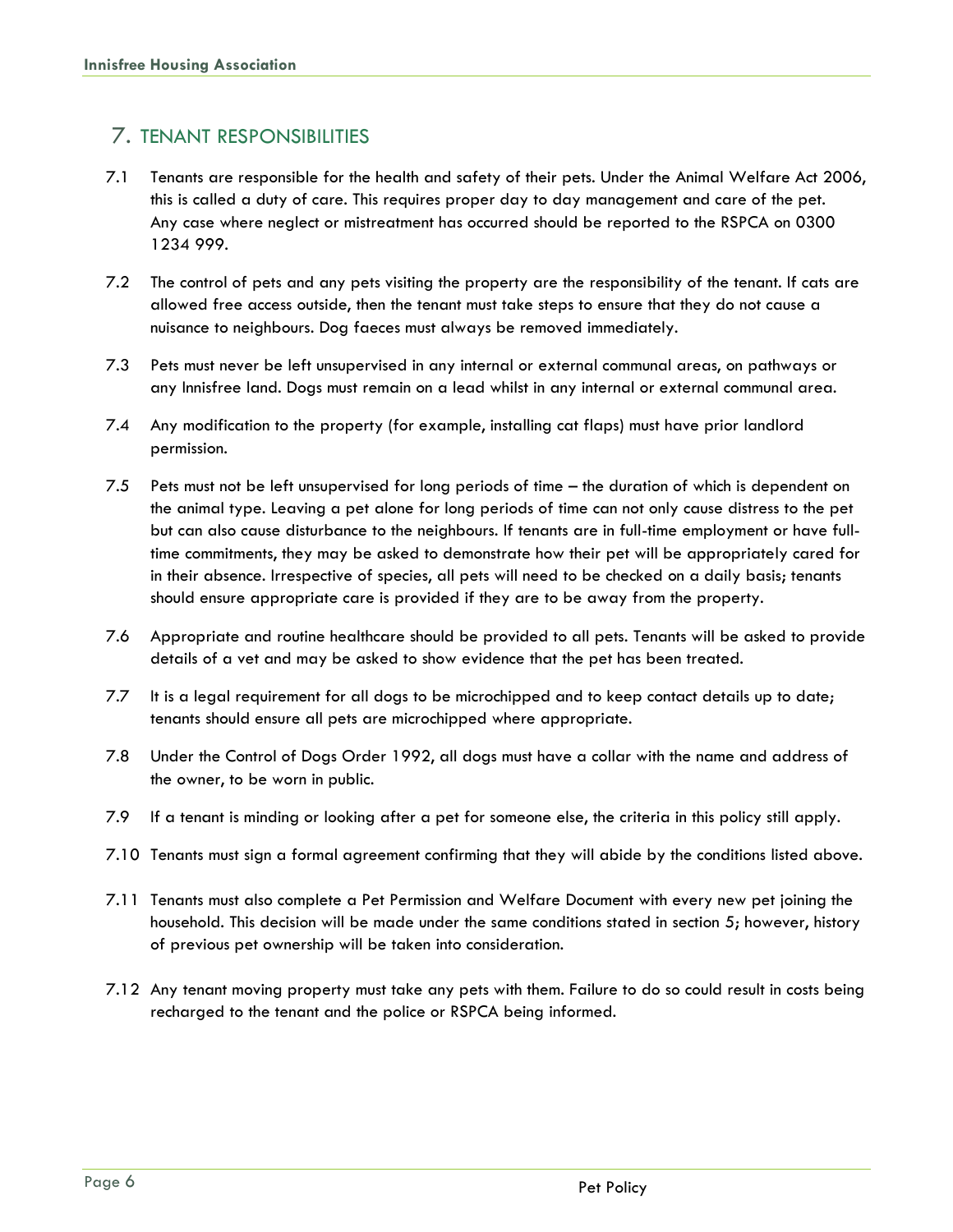#### 8. INNISFREE RESPONSIBILITIES

- 8.1 Innisfree understand that tenants have a close relationship with their pets and feel they are part of their family. Where there are concerns for the welfare or duty of care for the pet, permission will not be unreasonably withheld or withdrawn. In all cases we will do our best to work with the tenant or their representatives to try and find a resolution to the situation to avoid enforcement action if possible.
- 8.2 Innisfree will investigate issues, including noise and hygiene nuisances raised according to breach of tenancy procedures, or the Antisocial Behaviour policy where appropriate.
- 8.3 Reports of cruelty, neglect or impact on health and welfare of any animal in the care of a tenant will be reported to the relevant authorities.
- 8.4 Innisfree may report stray animals to the local council, dog wardens, environmental health department, the RSPCA, the local police force, and other relevant agencies.
- 8.5 Legal action, such as applying for an injunction or eviction will be considered where a tenant refuses to co-operate to address concerns. In some cases, it may be appropriate to consider mediation rather than legal action.
- 8.6 Innisfree will work with alleged perpetrators to help them change and manage their behaviour; they will normally be given time to change their behaviour before enforcement action takes place.
- 8.7 We may be forced to take action in cases where tenants get or keep a pet without authorisation. Enforcement action could include:
	- Requiring the dog to be micro-chipped
	- Requiring the tenant to re-home the pet
	- Refusing a transfer until the matter is resolved
	- Involving statutory and voluntary agencies such as the police, local authority, or RSPCA
	- Refusing to convert a starter tenancy to an assured tenancy at the 12-month review
	- Obtaining an injunction
	- Demoted tenancy
	- Legal action to obtain a possession order
	- Eviction in the most serious cases
- 8.7 Innisfree reserve the right to withdraw permission and require the removal of a pet where the conditions of this Policy are breached. Innisfree at any time at its absolute discretion may withdraw consent and this will be binding on the tenant.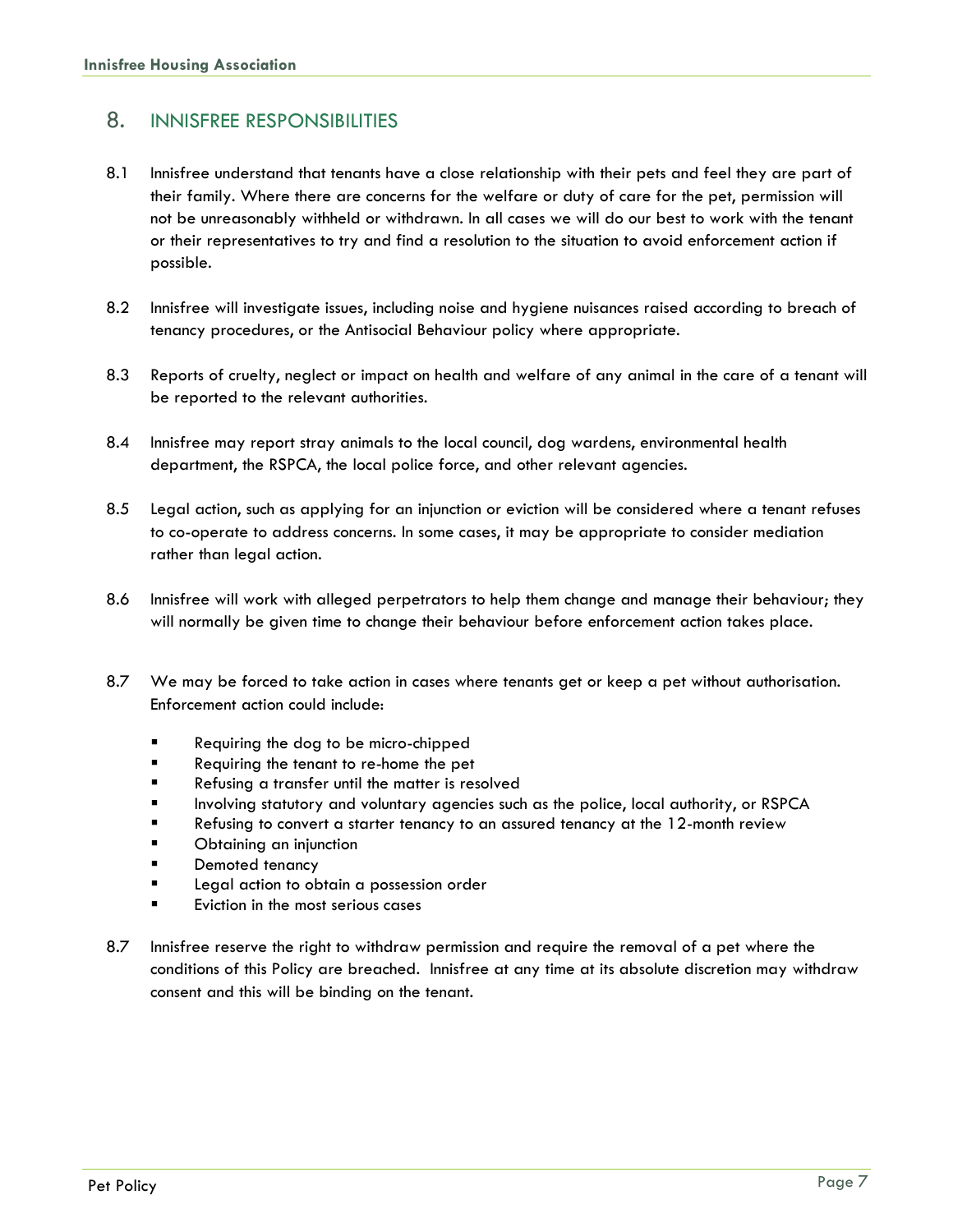#### 9. DATA SHARING

- 9.1 All information will be stored in our computer systems or in house files. All case notes, case files, and personal information will be kept confidential in line with the Data Protection Act 2018. We will adhere to the Data Protection Act and comply with General Data Protection Regulation for Sharing Personal Information to ensure that we maintain confidentiality of all parties.
- 9.2 We will share information with third parties where we have an information sharing protocol in place, if there are safeguarding concerns, or we have a duty to do so for the purpose of crime prevention under the provisions of the Crime and Disorder Act 1998, and the provisions of the Data Protection Act 2018 (and any other relevant legislation) justify it.

#### 10. EQUALITY, DIVERSITY, AND INCLUSION

- 10.1 We are committed to embedding the 2010 Equality Act into our Policies and Procedures. As part of this commitment, staff should facilitate reasonable adjustments and adapt our standard policies and procedures wherever possible, in order to ensure every individual can make a complaint.
- 10.2 To make an adjustment means to change work practices to avoid or correct the disadvantage to a person with a disability. This may include:

· Allowing more time than we would usually for someone to provide information that we needed.

· Providing specialist equipment or additional support such as a sign language interpreter.

#### 11. CONSULTATION AND REVIEWING THIS POLICY

- 11.1 Innisfree will measure the success of this policy in a number of ways, including the use of regular surveys sent to tenants.
- 11.2 Innisfree will consult with tenants on this policy via our website and surveys sent.
- 11.3 We will publish our policy and procedure on our website and through our newsletter.